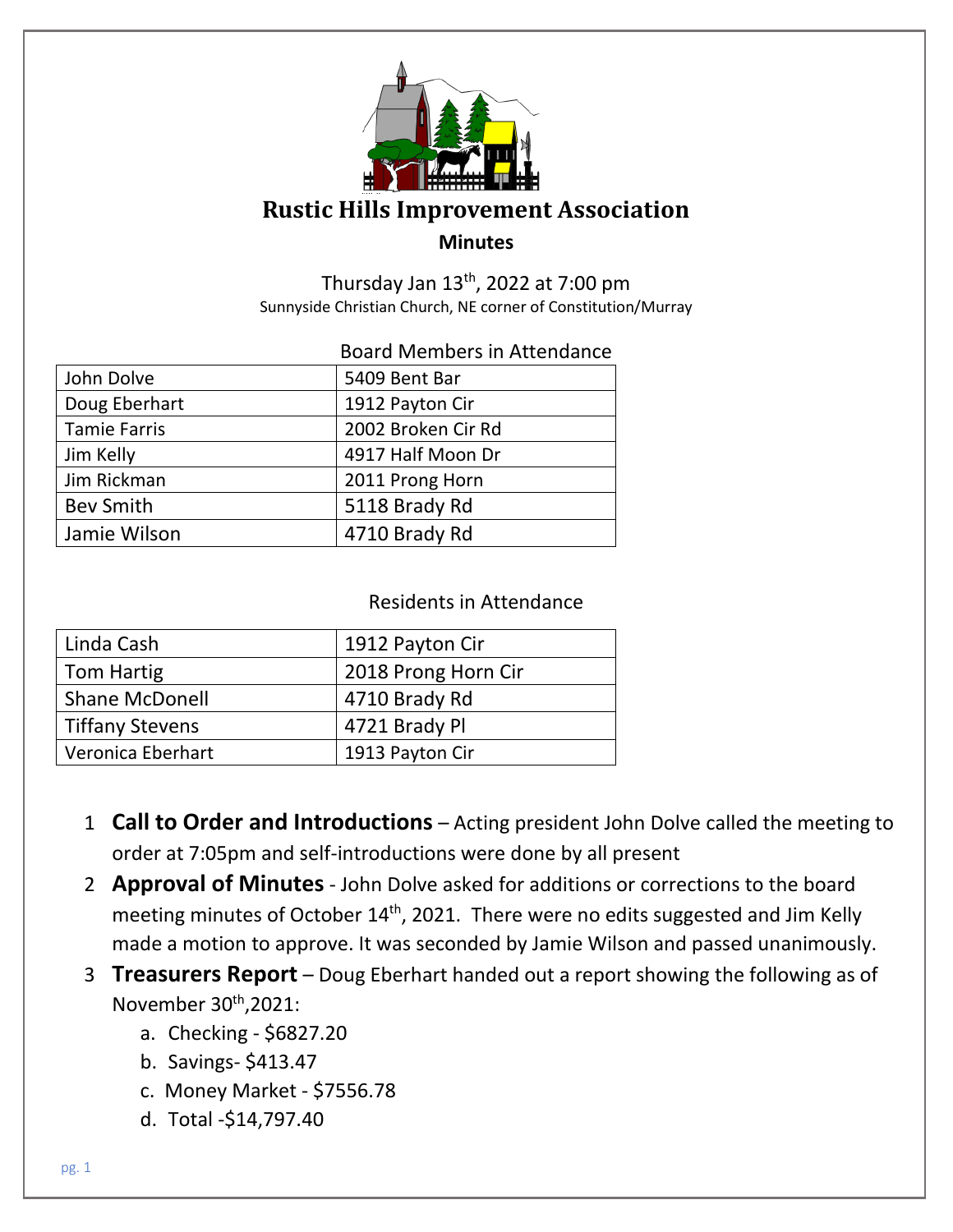The Total dues paying households is 90. Two household dues were received in January 2022 for \$100. With this plus interest on the accounts and subtraction of two checks written for a total of 501.89, the balance of all accounts was \$14,400.

### 4**. Committee Reports**

**Architectural Committee**- Jim Kelly reported that the committee fought long and hard to get the city to limit the number of garage doors allowed at the new home being build at 1917 Payton Circle. The city approved 6 garage doors against their objections.

The center block pillars at the rear of the property on 4405 Constitution Ave have been removed and the structure was not erected. The bases are still there for what was claimed by the homeowner to be a fence.

Approval was given to the Rodriguez family on 5111 Broken Cir Rd to build a 30' x 40' barn.

Jim Kelly recommended that once the architectural committee approves or denies a request that a formal letter be drafted by the committee and sent to the president and secretary. After review and approval by the president, the secretary then should send the letter to the homeowner. This complies with the RHIA bylaws.

The property at 1907 Payton Cir has a collection of junk and trailers at the back of the property. It was suggested that the president and at least on other board member talk to the homeowner to request cleanup before contacting code enforcement. It was decided that a time limit of 6 months should be given to clean up issues that were brought to a homeowner's attention by the board.

A discussion was held about establishing a set of standardized procedures for the architectural committee to follow when reviewing requests from homeowners. Jim Rickman reminded us that the wording of the covenants cannot be changed but procedural standards for the architectural committee to follow could be voted on by the board and approved. The committee was charged with writing a set of procedures to be approved by the board at the next meeting. Any ruing made by the committee must strictly enforce the wording of the covenants and different standards should not be established.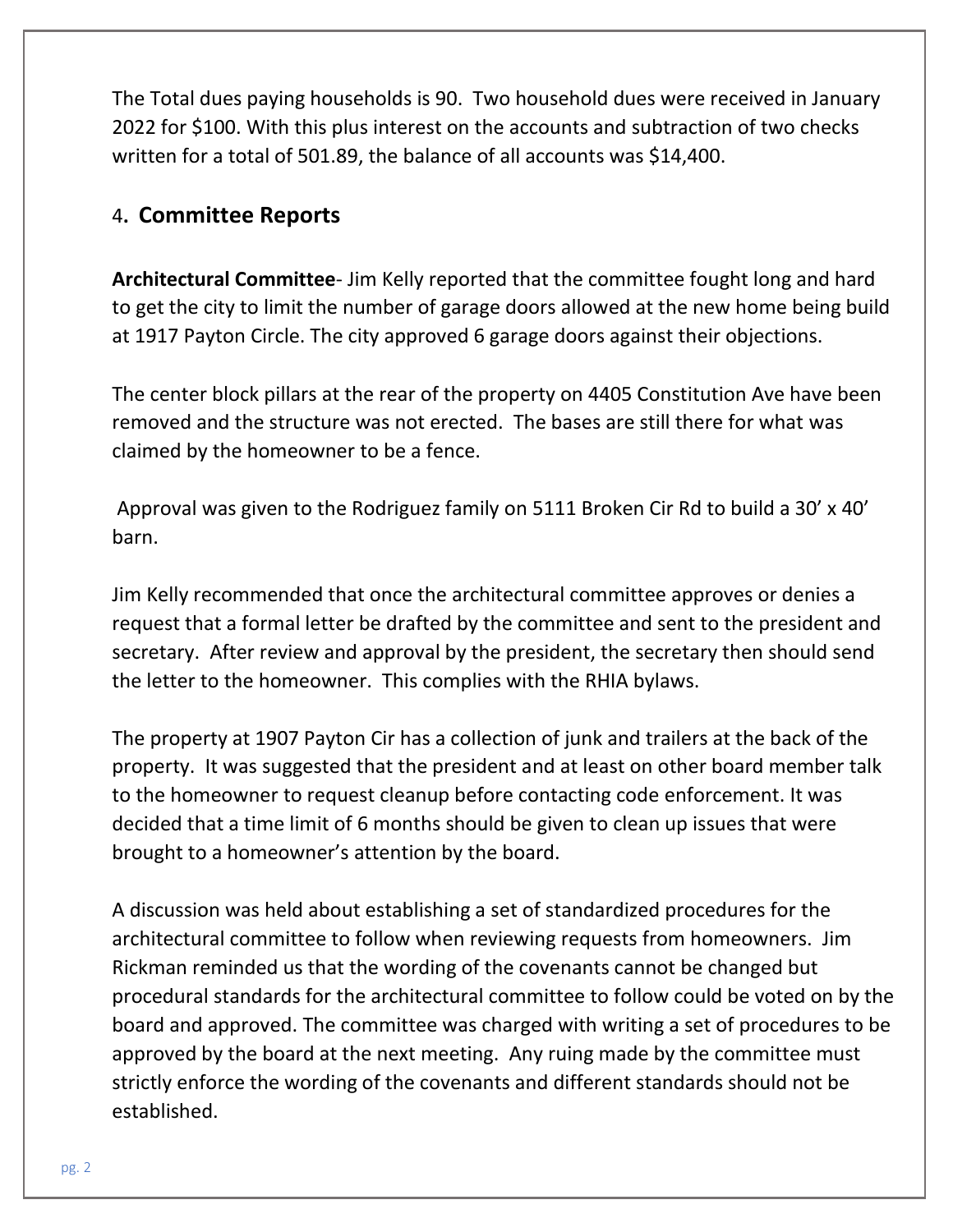The city standards override the covenants of the HOA and they are often contradictory. Veronica Eberhart strongly endorsed the board tackling the job of creating a new set of covenants that addressed these issues. It was suggested that we use the updated covenants that were developed in 2018 as a basis for developing new covenants as a great deal of resources and time was spent in their production.

**Hospitality Committee** – Bev Smith reported that the JULIET group had lunch and bunko in December. The ROMEO group had 9 men for breakfast. No home visits were made in December. The committee is scheduled to meet the following Tuesday to assemble welcome baskets. New residents have moved into 5226 Rocking R, 5002 Half Moon, and 4906 Half Moon. County Assessors record updates are at least 2 months behind, according to Secretary, Tamie Farris, so we do not have information on the new owners

**Rustic Hills Trash Coalition – Jamie Wilson – RHTC has \$17,637.01 in savings and** \$4422.79 in checking. Waste Connections was trying weekly ghost routes for recycle pick up to see if that was a viable process. The new calendar for recycling will be available on their website and will be sent out to the residents by email. The rates for 2022 have not been set as of this date but the contract states that the cost will go up 4% a year. Residents who pay annually will receive one month free.

**Bridle Paths – John Dolve –** A motion was made by Tamie and seconded by Jim Kelly to postpone a discussion on enforcement of the bridle paths until the March meeting. The motion passed unanimously and acting president, John Dolve, will add the issue to the agenda for March.

# **6. Recent/Upcoming Events**

There have been no events since the last board meeting.The board discussed the following items:

- o An Audit committee is needed for 2022. Jim Rickman volunteered to chair the committee. Tom Hartig also volunteered. John Dolve was going to ask Stacy Sahlstrom if she would also serve as she had been on the committee in the past.
- $\circ$  Jim Kelly has volunteered to chair the nomination committee and was looking for others to volunteer. The committee is supposed to be formed 2 months prior to the annual meeting according to the bylaws. Jim Kelly will serve as a member of the board and Tom Hartig will serve as representing filling 2. A representative from filling 1 was still needed. The positions open for election will be President, Vice President, Treasurer, one representative from filling 1 and one representative from filling 2.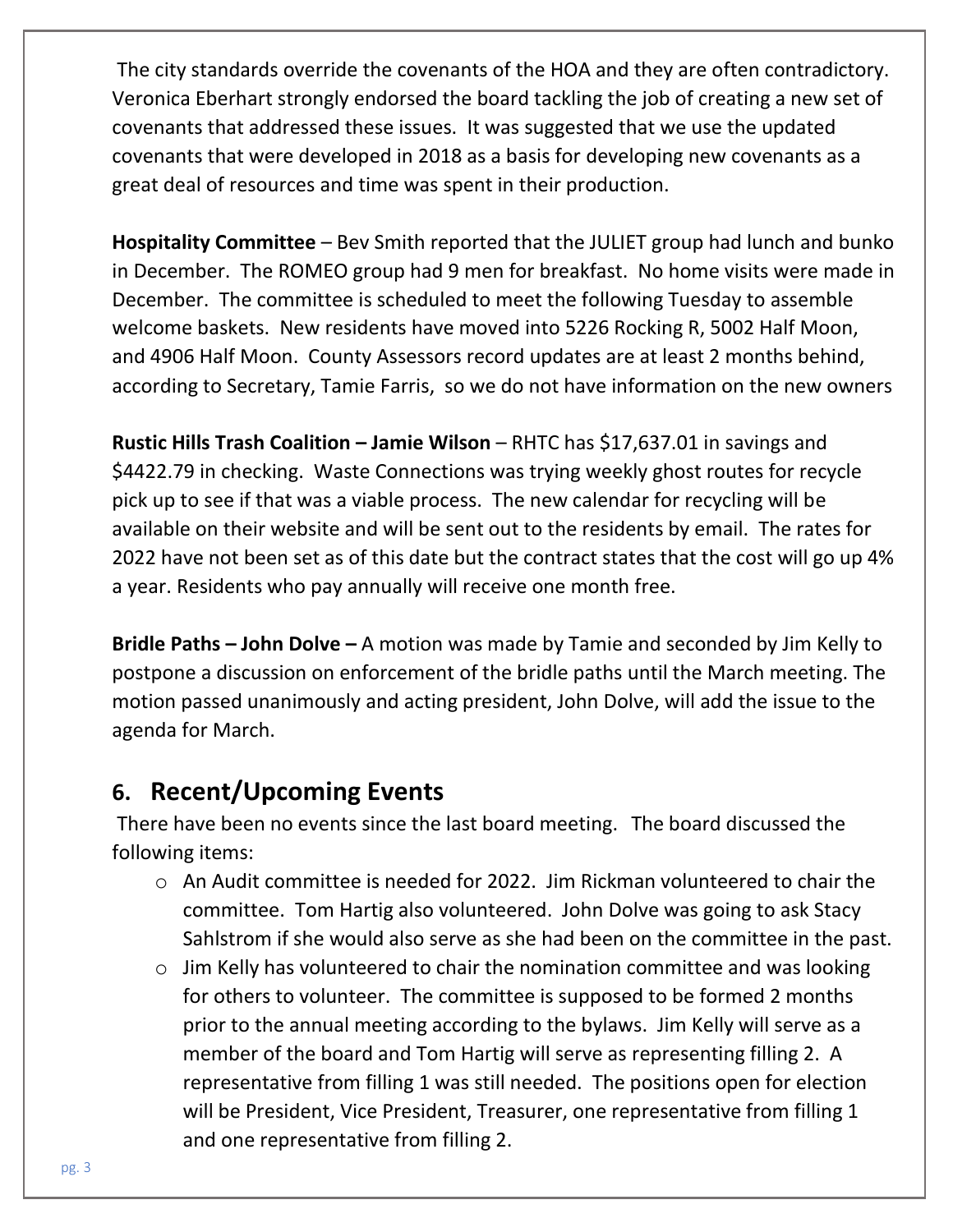o The annual meeting will be held in May at Sunnyside Christian Church with the exact date TBT. Jim Kelly will see what dates are available for the church. Assistants for the annual meeting to check people in and take dues will be determined at the March bard meeting.

## **7. Follow up from past meeting** –

- o Logo Contest- Doug Eberhart had come up with the idea to sponsor a contest to develop a new RHIA Logo and he will develop the criteria for the logo. An ad hock committee would need to be formed to run the contest. All residents will be eligible to enter their ideas. This will be discussed at the next meeting. The logo does not have to be voted on by the general membership.
- o RHIA Entry Signs Tom Nepel was asked to give estimates for metal signs, but the estimate had not been received. John Dolve will follow up on the quote
- o Bridle Paths John Dolve tried to contact the Attorney, Steven Barr, to determine what the cost would be to have him develop a letter to those residents who had non-compliance issues with the covenants. John requested a private discussion with the board to discuss what he found online concerning this attorney. Any further discussion was postponed until the March meeting.

## **8. Other Matters**

- o Bev Smith was looking at Google Maps and discovered that the large barn that was built at 2005 Broken Circle was labeled as "The Barnderosa" . The owner, Glen Lintemuth, had been having parties at the barn but that has not been happening since last summer.
- o Tamie Farris suggested that a FaceBook group page be developed for Rustic Hills Acres. The idea was met with a favorable response by those in attendance. Linda Cash, of 1912 Payton Cir, volunteered to set up the page. Tamie Farris volunteered to work with her to get it up and running. Bev Smith made the motion to allow the development of the group page and Jim Kelly seconded. The motion passed unanimously.